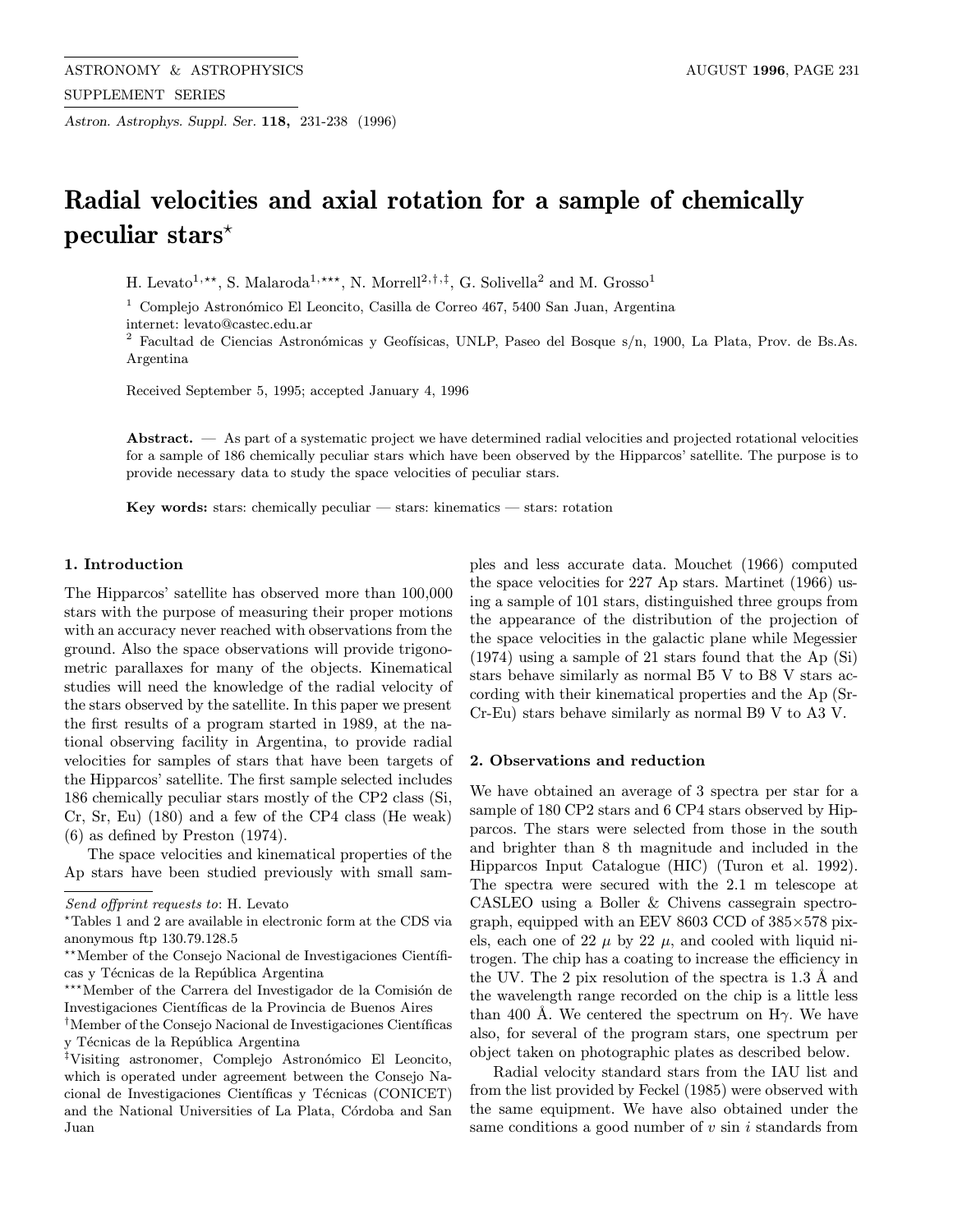Slettebak's list (Slettebak et al. 1975). We did not provide an independent spectral classification for the stars in our sample due to the small spectral range recorded on the CCD detector. However as has been said above, for most of the stars observed we have in our plate files at least one spectrum taken with the same spectrograph using the photographic plate as detector. This material was taken for radial velocity measurements (dispersion 29 Å  $mm^{-1}$ ) so it is not adequate for spectral classification. We used these spectrograms to verify the peculiar characteristics of the spectra of the program stars. We have indicated in the last column of Table 2 the spectral classification quoted in the Catalogue of Ap and Am Stars (Renson et al. 1991) and between brackets any discrepancy of the peculiarity that we have noted on our plates. An asterisk before the spectral classification means that no photographic plate is available and only the types quoted in Renson et al. (1991) are included in the Table. The reduction of the digital data was made with  $IRAF<sup>1</sup>$  version 2.10. The task splot was used for the determination of the wavelengths of the lines used for measuring the radial velocities. The same task was used for measuring the fwhm of Mg II  $\lambda$ 4481 and He I  $\lambda$  4471 which are the lines measured for deriving the  $v \sin i$  values (see Valdes 1992).

#### 3. Results and discussion

## 3.1. Radial velocities

Radial velocities were derived measuring the following individual lines when possible: Ca I  $\lambda$  4226, Fe II  $\lambda$  4233, H I Hγ, Fe I  $\lambda$   $\lambda$  4405, 4415, 4383, He I  $\lambda$  4471, and Mg II  $\lambda$  4481. We used the d option in the *splot* task for the fitting of the gaussian profiles and the computation of the position of the line.

The results of the measuring process are presented in Table 1 (available in electronic form only) where we have indicated, for the 186 stars, the HD number, the Julian Date and the heliocentric radial velocity for each measured spectrum jointly with its probable error deduced from the dispersion of the values given by the various lines, and the number of lines included in the average.

### 3.2. Axial rotational velocities

The axial rotational velocities were determined through the relation between the fwhm of the lines He I  $\lambda$  4471 and Mg II  $\lambda$  4481 and the v sin i values for a group of standard stars taken from Slettebak et al. (1975). For the program stars we have measured the fwhm for the same lines and using the calibration curves determined with the standard stars we have calculated the  $v \sin i$  values. Figure 1 shows one of the calibration curves. In those cases in which both lines could be measured we have averaged



Fig. 1. v sin i vs. fwhm of MgII  $\lambda$ 4481 calibration for the spectral range B7-A2

the resulting values. The final results  $(v \sin i)$  are presented in Table 2 where we have indicated in successive columns: (1) the HD number, (2) the average heliocentric radial velocity for each program star, (3) the probable error of the average, (4) the number of spectra included in the average, (5) the external probable error (see Conti et al. 1977), (6) the internal probable error (see Popper 1974), (7) the quotient between the external and internal errors, (8) the probability that the observed sample of radial velocity measurements for each star was drawn from a random population of measurements as explained below, (9) the v sin i value, and (10) the spectral classification according to the explanation given at the end of Sect. 2.

The purpose of this paper is to publish the data but let us make some statistics with them to check the consistency of the results. There are 162 CP2 stars with values of  $v \sin i$  determined in our sample of Table 2. The average projected axial rotation for this sample is 47±3 km s<sup>-1</sup> (s.e. of the mean) with  $\sigma$  (s.e.) = 36 km s<sup>-1</sup>. We have taken 15 km s<sup>−1</sup> as the v sin i value for all stars with v  $\sin i$  <30 km s<sup>-1</sup> in order to compute this average. The latter is a little larger than the average  $v \sin i$  for the 102 CP2 stars brighter than 6.5 mag. from the Bright Star Catalogue, (Hoffleit & Jaschek 1982) which have been recently measured by Abt & Morrell (1995). Their value is  $32\pm2$  km s<sup>-1</sup> (s.e of the mean) with a dispersion of 24 km s<sup>−1</sup>. The difference, is understandable because with our spectra we cannot resolve more than 30 km s<sup> $-1$ </sup> in the v  $sin i$  values, while Abt & Morrell (1995) could do better with 10 km s<sup> $-1$ </sup> resolution. We have not noticed statistically significant differences in the average  $v \sin i$  values between the Si stars and the Sr-Cr-Eu stars.

From the 180 CP2 stars in Table 2, 136 have three spectra or more. For each of them, we have indicated in the same table the probability (P), expressed as a percentage, that

<sup>1</sup>Distributed by NOAO, Kitt Peak National Observatory, operated by AURA,Inc. under agreement with the NSF.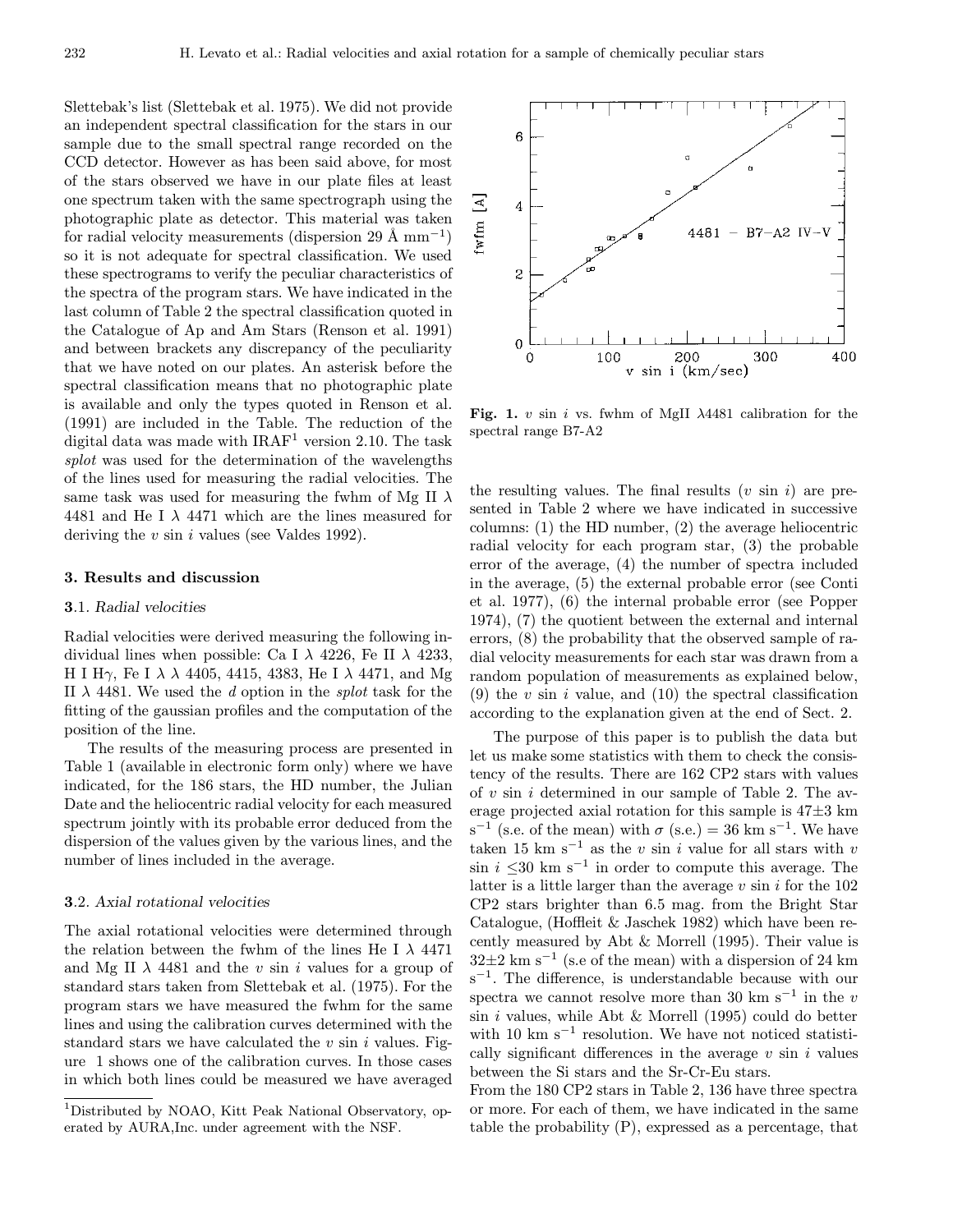the observed radial velocity sample was drawn from a random population. An analysis of variance test (Conti et al. 1977) for this sample of 136 stars, indicates that 28% of the objects will have a variable radial velocity. We consider as variable, all stars whose radial velocity measurements have a probability lower than 0.5% of being drawn from a random population. This value of the significance level listed for each star in Table 2 was derived empirically from our own data.

Figure 2 shows the distribution of the quotient  $E/I$  for the 170 CP2 stars with 2 or more observations. Among this sample,  $72\%$  of the stars have  $E/I$  values lower than 3.0. Seventeen stars have  $E/I$  values falling in the range  $3.0 \leq E/I \leq 4.0$ . We have assumed that the stars with  $E/I$  values larger than 3.5 are radial velocity variables. With this assumption we have found that 20% may be radial velocity variables. These numbers agree with previous determinations of the incidence of spectroscopic binaries among Ap stars (Abt & Snowden 1973).



Fig. 2. Distribution of  $E/I$  for the 170 CP2 stars

Summarizing, we have presented radial velocities for a sample of 186 CP stars observed by Hipparcos, mostly of the CP2 class, and we have checked the consistency of these new data and previous statistical results. We have concluded that the incidence of radial velocity variables among CP2 stars is lower than among late B and early A type stars in agreement with previous analysis, and that the average  $v \sin i$  for the CP2 stars in our program agrees also with previous determinations.

Acknowledgements. We appreciate very much the help of the technical staff at the Complejo Astronómico El Leoncito during the observations and the reduction of the data. We also thanks the support from the Consejo Nacional de Investigaciones Científicas y Técnicas through grants for travelling. We appreciate also the contribution of the referee, Dr. P. Renson, to the improvement of the final presentation of the paper.

#### References

- Abt H.A., Morrell N., 1995, ApJS 99, 135
- Abt H.A., Snowden M.S., 1973, ApJS 25, 137
- Andersen J., Nordstrom B., 1983, A&AS 52, 471
- Batten A.H., Fletcher J.M., MacCarthy D.G., 1989, Eighth Catalogue of the Orbital Elements of Spectroscopic Binary Systems, Pub. D.A.O. XVII, 1
- Conti P.S., Garmany C., Hutchings J., 1977, ApJ 215, 561
- Donoyelle J., 1987, A&AS 70, 373
- Dworetsky M.M., 1982, Obs. 102, 138
- Feckel F.C., 1985, in: Stellar Radial Velocities, IAU Colloq. 88. In: Davis Philip A.G. and Latham D.W. (eds.). L. Davis Press Inc., Schenectady, New york, U.S.A., p. 335
- Fisher W.A., 1987, MNRAS 224, 393
- Hoffleit D., Jaschek C., 1982, The Bright Star Catalogue, 4th rev. ed.: New Haven: Yale Univ. Observatory
- Levato H., Malaroda S., Morrell N., Solivella G., 1987, ApJS 64, 487
- Martinet L., 1966, Bull. Astron. Ser. 3, 95
- Mathys G., 1990, A&A 232, 151
- Mc Fadzean A.D., Hilditch R.W., Hill G., Aikman C.L., Mégessier C., 1974, A&A 37, 439
- Mouchet M.T., 1966, Bull. Astron. Ser. 3, 87
- Nordstrom B., Andersen J., 1985, A&AS 61, 53
- Perry C.L., Hill G., Younger P.F., Barnes J.V., 1990, A&AS 86, 415
- Popper D.M., 1974, AJ 79, 1307
- Preston G.W., 1974, ARA&A 12, 257
- Renson P., Gerbaldi M., Catalano F.A., 1991, A&AS 89, 429
- Slettebak A., Collins G.W., Boyce P.B., White N.M., Parkinson T.D., 1975, ApJS 29, 137
- Turon C., Crézé W., Egret D., et al., 1992, The Hipparcos Input Catalogue, ESA-SP 1136, Noordwijk, The Netherlands
- Valdes F., 1992, ASP Conf. Ser. Astron. Data Anal. Soft. Syst. I, 417
- Zentelis N., 1983, A&AS 53, 445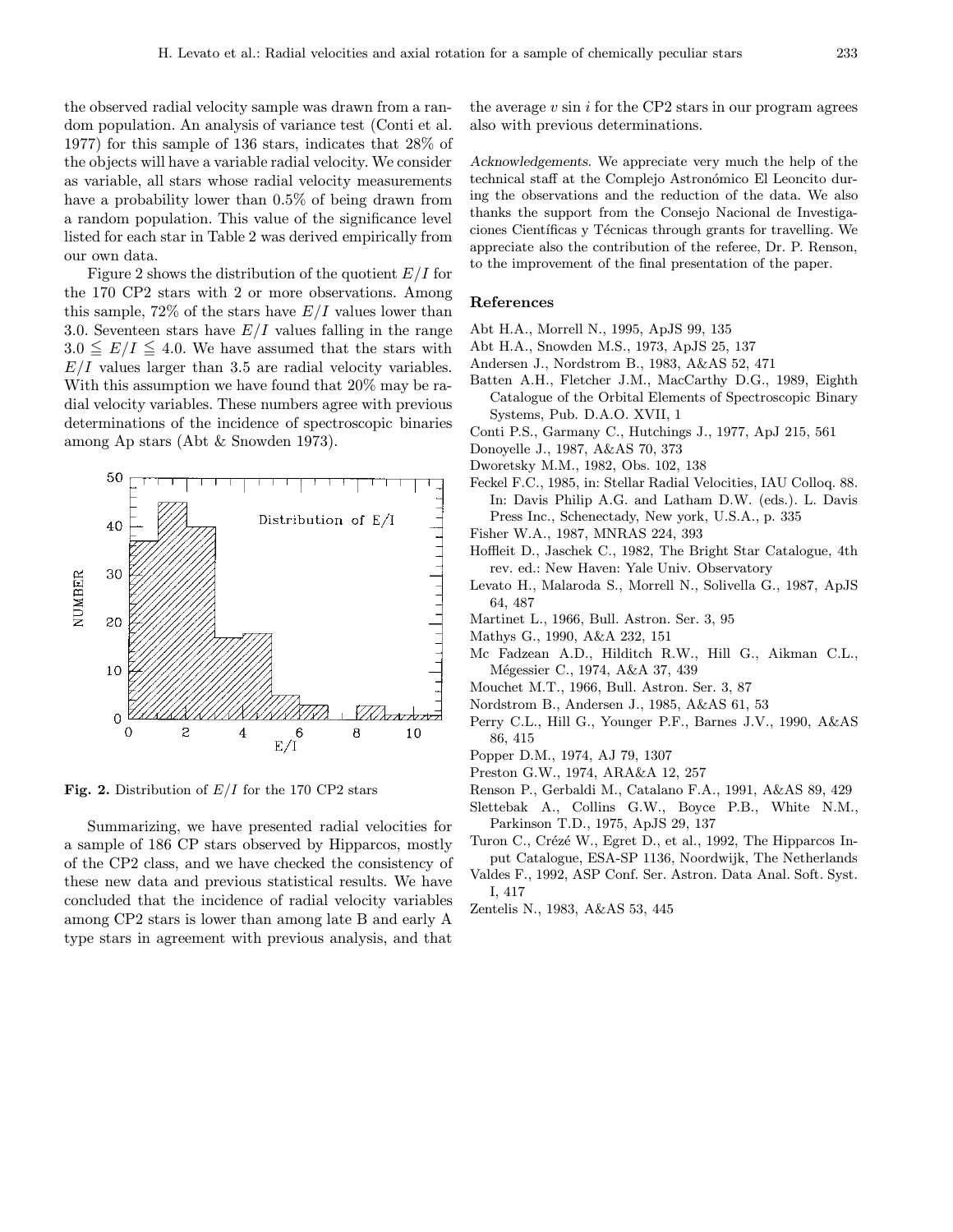| HD             | <vr></vr>    | pe         | n                | Ext.pe         | Int.pe                  | E/I            | P%                       | v sin i        | <b>Spectral Type</b>    |
|----------------|--------------|------------|------------------|----------------|-------------------------|----------------|--------------------------|----------------|-------------------------|
| 3580           | $+12.0$      | 5.4        | (4)              | 10.8           | 3.8                     | 2.8            | 0.5                      | 90             | Si                      |
| 6783           | $+5.6$       | 1.3        | (3)              | 2.3            | 4.6                     | 0.5            | >25                      | < 30           | *B8 Si                  |
| 8783           | $-4.3$       | 12.8       | (3)              | 22.2           | 3.4                     | 6.5            | < 0.1                    | $30$           | A2 SrCrEu               |
| 10840          | 19,4         | 2.1        | (6)              | 5.1            | 2.1                     | 2.4            | $\mathbf 1$              | $30$           | B9 Si (SiCr:)           |
| 22488          | 15.2         | 4.0        | (5)              | 8.9            | 2.1                     | 4.2            | $0.1$                    | 125            | A3 CrSrEu               |
| 23207          | 6.9          | 3.1        | (4)              | 6.2            | 2.8                     | 2.2            | $10 - 5$                 | $30$           | *A2 SrCr                |
| 24188          | 6.9          | 1.6        | (3)              | 2.8            | 2.9                     | 1.0            | >25                      | $30$           | A0 Si                   |
| 24825          | 5.0          | 10.6       | (2)              | 15.0           | 1.8                     | 8.3            | $\bullet$                | $\blacksquare$ | B9 CrEu (CrSrEu)        |
| 27463          | 26.5         | 2.4        | (4)              | 4.8            | 2.6                     | $1.8\,$        | 10-5                     | 40             | A0 EuCr (SrCrEu)        |
| 28299          | 22.6         | 3.9        | (4)              | 7.8            | 2.4                     | 3.2            | 1                        | $30$           | B8 Si                   |
| 29435          | 14.5         | 1.2        | $\left(1\right)$ | $\blacksquare$ | $\blacksquare$          | $\blacksquare$ |                          | $\blacksquare$ | B9 Si (normal spectrum) |
| 30612          | 3.7          | 4.1        | (5)              | 9.2            | 1.9                     | 4.8            | -41,1                    | $30$           | B9 Si                   |
| 31225          | 5.7          | 5.5        | (4)              | 11.0           | 2.2                     | 5.0            | < 0.1                    | <30            | A3 SrCrEu (SrCr:)       |
| 34060          | 17.1         | 5.4        | (4)              | 10.8           | 2.2                     | 4.9            | < 0.1                    | 65             | B9 SiCr (SiCrSr)        |
| 34631          | 6.3          | 1.5        | (2)              | 2.1            | 2.0                     | 1.0            | $\blacksquare$           | $30$           | *139 Si                 |
| 34797          | 17.3         | 2.0        | (2)              | 2.9            | 0.6                     | 4.8            | $\overline{\phantom{a}}$ | 30             | B8 He weak              |
| 36916          | 6,9          | 2.8        | (2)              | 4.0            | 2.2                     | 1.8            |                          | 35             | <b>B8</b> He weak       |
| 37808          | 17.9         | 1.3        | (3)              | 2.2            | 1.7                     | 1.3            | >25                      | 45             | B9 Si                   |
| 38471          | 12.7         | 2.2        | (3)              | 3.9            | 1.3                     | 3.0            | $0.5 - 0.1$              | 30             | B9 Si                   |
| 38719          | 11.3         | 1.8        | (2)              | 2.6            | 1.6                     | 1.6            | $\blacksquare$           | 50             | A0 SrCrEu               |
| 39353          | 25.6         | 3.9        | (3)              | 6.7            | 2.8                     | 2.4            | 2.5                      | 95             | B8 Si                   |
| 40071          | 13.1         | 0,9        | $\bf(1)$         | $\blacksquare$ | $\bullet$               | $\blacksquare$ | $\blacksquare$           | $\blacksquare$ | B9V Si                  |
| 41089          | 16.1         | 1.3        | (2)              | 1.9            | 2.2                     | 0.9            |                          | $\blacksquare$ | B9 SrCrEu (Si)          |
| 42326          | 18.0         | 3.9        | (2)              | 5.5            | 3.4                     | 1.6            |                          | 75             | A0 CrEu (CrSrEu)        |
| 42536          | 16.0         | 12.4       | (2)              | 17.6           | 2.2                     | 8.0            | $\blacksquare$           | 60             | A0 SrCr (SrCrEu:)       |
| 42695<br>44293 | 1.5          | 5.1<br>4.3 | (3)              | 8.8            | 2.4                     | 2.2            | 0.5                      | 70             | B9 Si                   |
| 44953          | 22.2<br>20,4 | 0.9        | (3)              | 7.4            | 3,3                     | 1.4            | 2.5                      | $30$           | A0 Cr (SrSiCr)          |
|                |              |            | (9)              | 2.7            | 1.8                     | 1.5            | 10                       | $-30$          | B8 He weak              |
| 45439          | 28.5         | 3.3        | (3)              | 5.8            | 2.9                     | 2.0            | 10                       | 105            | B9 Si                   |
| 46462          | 23.3         | 2.8        | (3)              | 4.8            | 2.9                     | 1.6            | $25 - 10$                | $30$           | <b>B9 Si (B9 V)</b>     |
| 47116<br>49333 | 4.7          | 0.4        | (2)              | 0.6            | 2.6                     | 0.2            | ٠                        | <30            | B9 Si                   |
| 52993          | 15.1         | 1.1        | (8)              | 3.0            | 1.7                     | 1.8            | 2.5                      | 60             | B9 Si (He weak)         |
|                | 14.3         | 6.7        | (3)              | 11.7           | 1.7                     | 6.9            | < 0.1                    | 145            | <b>B9 Si</b><br>B9 Si   |
| 56273          | 9,9          | 0.1        | (2)              | 0.2            | 2.9                     | 0.1            |                          | 60             |                         |
| 56350<br>56455 | 22.4<br>27.6 | 1.5<br>1.7 | (3)              | 2.6<br>3.9     | 2.0                     | 1.3            | 25                       | 40             | A0 EuCrSr<br>A0 Si      |
| 56809          | $-7.3$       | 2.0        | (3)              |                | 1.7                     | 2.3            | $5 - 25$                 | $\blacksquare$ |                         |
| 56907          | 21.7         | 1.2        | (3)              | 3.5            | 2.3                     | 1.5<br>1.1     | $10-5$<br>< 25           | 80             | B9 SrCr<br>A0 Si        |
| 58292          | 12.6         | 0.2        | (3)              | 2.1<br>0.3     | 1.9 <sub>2</sub><br>2.2 | 0.2            | >25                      | $30$<br>< 30   | A0 Si                   |
| 58448          | 20.0         | 4.9        | (3)<br>(3)       | 8.4            | 2.3                     | 3.6            | $0.5 - 0.1$              | 65             | B8 Si                   |
| 60559          | $-2.8$       | 12.0       | (3)              | 20.8           | 2.4                     | 8.9            | <0.1                     | $30$           | B8 Si                   |
| 61966          | $-0.1$       | 4.3        |                  |                |                         |                | $\blacksquare$           | 65             | B8 Si                   |
| 62317          | 24.2         | 1.3        | (2)<br>(3)       | 6.1<br>2.2     | 4.0<br>1.7              | 1.5<br>1.3     | >25                      | $30$           | A0 Si                   |
| 62530          | 6.8          | 4.4        | $(\mathrm{I})$   |                |                         | $\blacksquare$ | $\omega_{\rm c}$         | 60             | *B9 EuCr                |
| 62535          | 30.8         | 5.6        | (3)              | $\sim$<br>9.8  | $\blacksquare$<br>0.9   | 10.9           | <0.1                     | $30$           | A0 Si (SiCr:Sr:)        |
| 62553          | 13.5         | 6.4        |                  |                |                         |                |                          | 55             |                         |
|                |              |            | (3)              | 11.1           | 2.7                     | 4.1            | < 0.1                    |                | $A0$ Sr (SrCr)          |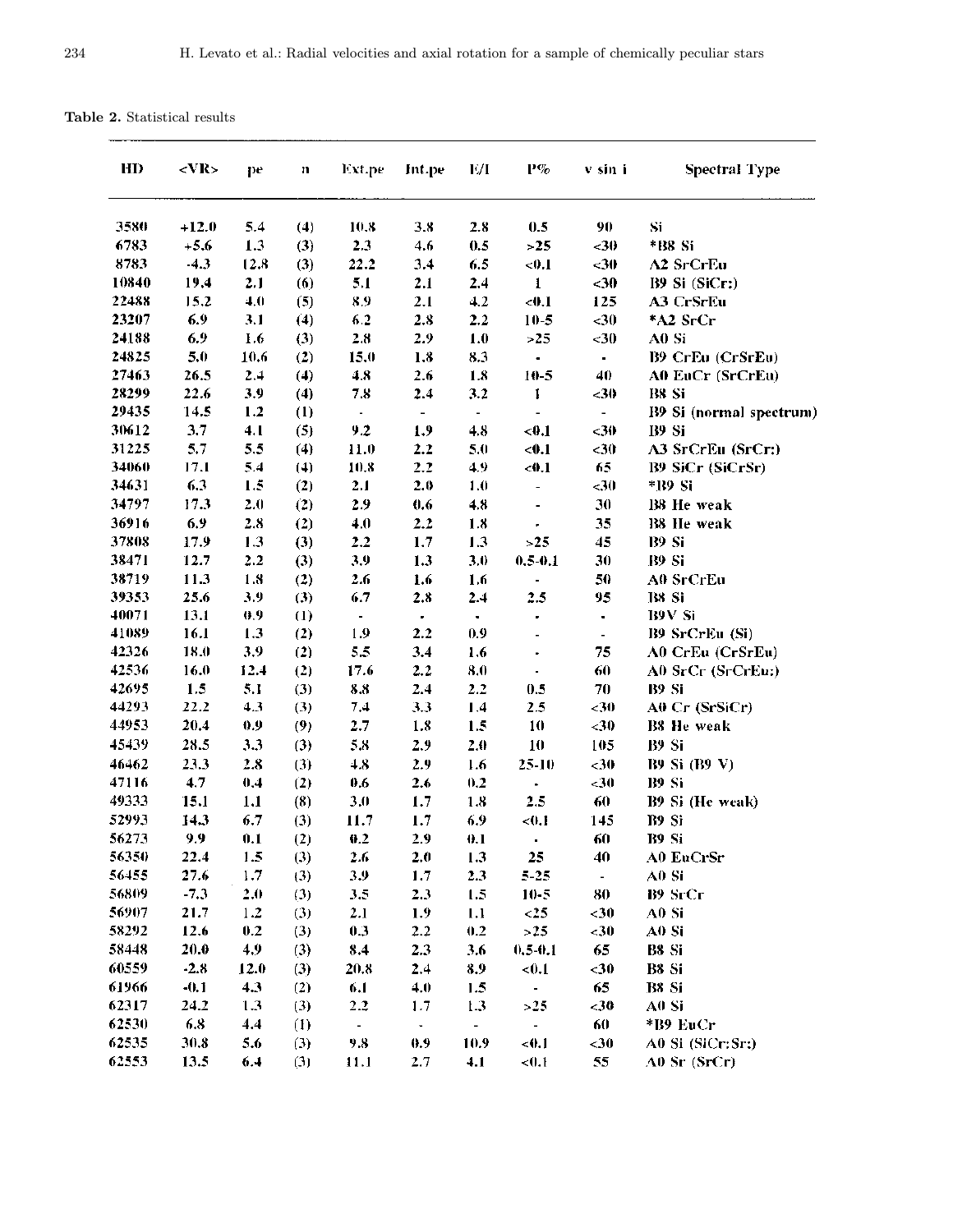Table 2. continued

| HD    | <vr></vr> | pe   | n    | Ext.pe    | Int.pe    | E/I            | $P\%$                        | v sin i        | <b>Spectral Type</b>        |
|-------|-----------|------|------|-----------|-----------|----------------|------------------------------|----------------|-----------------------------|
| 62556 | 23.8      | 3.4  | (3)  | 5.9       | 3.2       | 1.8            | 10                           | 35             | A0 EuCr (Cr Sr)             |
| 62640 | 29.7      | 3.4  | (3)  | 5.9       | 2.3       | 2.6            | $2 - 1$                      | 45             | <b>B9 Si</b>                |
| 62714 | $-7.2$    | 2.0  | (12) | 7.0       | 2.3       | 3.0            | < 0.1                        | $30$           | <b>B8 He weak</b>           |
| 63401 | 16.3      | 6.3  | (3)  | 10.9      | 3.2       | 3,4            | 0.5                          | 50             | B9 Si                       |
| 64784 | 28.1      | 2.7  | (2)  | 3.8       | 3.7       | 1.0            | $\blacksquare$               | 25             | B9 Si                       |
| 65836 | 9.1       | 2.2  | (3)  | 3.8       | 4.9       | 0.8            | >25                          | 30             | A2 SrCrEu                   |
| 66605 | 23.4      | 4.2  | (2)  | 6.0       | 2.1       | 2.9            | $\overline{\phantom{a}}$     | $\blacksquare$ | SiII, CrII, SrII A0         |
| 66698 | 16.8      | 10.5 | (2)  | 14.9      | 3.8       | 3.9            | $\qquad \qquad \blacksquare$ | -30            | A0 Eu (Sr Si:)              |
| 67835 | 18.1      | 2.9  | (3)  | 5.1       | 3.2       | 1.6            | 25-10                        | 30             | B8 Si                       |
| 68292 | 5.9       | 2.0  | (3)  | 3.4       | 2.2       | 1.5            | $25 - 10$                    | <30            | B9 Si                       |
| 68561 | 15.0      | 5.2  | (3)  | 9.1       | 2.0       | 4.5            | < 0.1                        | ${<}30$        | B9 Si                       |
| 70507 | 18.2      | 1.2  | (3)  | 2.1       | 2.8       | 0.7            | >25                          | 30             | B9 SiCr                     |
| 71491 | 22.0      | 3.0  | (3)  | 5.2       | 1.7       | 3.0            | $1 - 0.5$                    | 40             | B8 Si                       |
| 72303 | 10.1      | 4.0  | (3)  | 6.9       | 2.2       | 3.1            | $\mathbf{1}$                 | $30$           | B9 Si (SiCrSr)              |
| 72634 | 6.8       | 1.7  | (3)  | 2.9       | 1.5       | 1.9            | 2.5                          | $\blacksquare$ | *A0 CrEuSr                  |
| 72881 | 13.7      | 0.7  | (3)  | 1.3       | 3.2       | 0.4            | > 25                         | ${<}30$        | B9 Si (SiCr)                |
| 72976 | 24.8      | 0.9  | (3)  | 1.5       | 3.7       | 0.4            | >25                          | <30            | A0 Si                       |
| 74168 | 2.4       | 6.4  | (3)  | 11.0      | 3.9       | 2.8            | $2.5 - 1$                    | 55             | B9 Si (SiSr)                |
| 74388 | 21.9      | 5.3  | (3)  | 9.1       | 2.6       | 3.5            | 0.1                          | 40             | B8 Si                       |
| 74888 | 41.6      | 0.5  | (3)  | 0.9       | 1.9       | 0.5            | >2.5                         | 60             | B9 Si                       |
| 75445 | 7.2       | 1.7  | (4)  | 3.0       | 0.7       | 4.3            | 25-10                        | 95             | A3 SrEu                     |
| 75989 | $-18.1$   | 4.3  | (3)  | 7.5       | 2.5       | 3.0            | < 0.1                        | $30$           | B9 Si (SiSrCr)              |
| 76614 | 6.6       | 1.3  | (3)  | 2.3       | 3.6       | 0.6            | >25                          | 30             | A0 Si                       |
| 76897 | 23.4      | 0.9  | (3)  | 1.6       | 2.4       | 0.7            | >2.5                         | 35             | B9 Si (SiSr)                |
| 77653 | 20.3      | 1.9  | (4)  | 3.8       | 2.5       | 1.5            | 10                           | 45             | B9 Si (SiSr)                |
| 78568 | 18.0      | 4.3  | (3)  | 7.5       | 3.0       | 2.5            | $2.5 - 1$                    | 50             | <b>B9 Si</b>                |
| 80282 | 23.5      | 3.3  | (4)  | 6.5       | 2.2       | 2.9            | 1                            | 45             | A0 Si                       |
| 81009 | 12.9      | 11.0 | (2)  | 15.5      | 2.7       | 5.7            | $\overline{\phantom{0}}$     | 85             | A3 CrSrSi (SrCrEuSi)        |
| 81141 | $-0.8$    | 5.6  | (3)  | 9.7       | 3.3       | 2.9            | 1                            | 155            | B9 Si                       |
| 82093 | $-15.1$   | 5.9  | (3)  | 10.2      | 2.6       | 3.9            | $5 - 2.5$                    | 45             | A2 SrCrEu (SrCr)            |
| 82567 | 12.8      | 4.0  | (3)  | 6.9       | 3.2       | 2.2            | 0.1                          | <30            | B9 Si                       |
| 83368 | $-9.3$    | 2,0  | (3)  | 3.5       | 2.8       | 1.2            | 25                           | 110            | A8 SrCrEu                   |
| 83625 | 12.5      | 5.3  | (3)  | 9.2       | 2.3       | 4.0            | $0.5 - 0.1$                  | 70             | A0 SiSr                     |
| 85892 | 17.5      | 11.1 | (2)  | 15.7      | 2.9       | 5.4            |                              | 45             | *B8 Si                      |
| 86199 | 7.1       | 0.3  | (2)  | 0.4       | 7.0       | 0.1            |                              | <30            | B9 Si (SiCr)                |
| 86216 | 10.9      | 15.9 | (2)  | 22.5      | 5.2       | 4.3            | ٠                            | 420            | <b>B9 He weak</b>           |
| 87653 | 5.8       | 5.1  | (1)  | $\bullet$ | $\bullet$ | $\blacksquare$ | $\frac{1}{2}$                | $\bullet$      | *B9 Si                      |
| 88158 | 16.4      | 0.9  | (3)  | 1.6       | 1.6       | 1.0            | >25                          | 60             | B8 Si (SiCrSr)              |
| 89103 | 2.0       | 1.5  | (3)  | 2.6       | 3.1       | 0.8            | >25                          | $30$           | B9 Si (SiSrCr)              |
| 89192 | $-2.7$    | 4.2  | (3)  | 7.3       | 3.4       | 2.1            | $\mathbf{5}$                 | 80             | A0 CrSrEu                   |
| 90044 | 22.9      | 2.7  | (4)  | 5.4       | 2.4       | 2.2            | 0.5                          | 30             | B9 SiCrSr (SiCrSrEu)        |
| 90763 | $-20.5$   | 1.7  | (3)  | 2.9       | 1.9       | 1.5            | 25-10                        | 65             | $\Lambda$ l Sr (SrCr)       |
| 91089 | $-3.5$    | 3.6  | (3)  | 6.2       | 3.3       | 1.9            | 10                           | ${<}30$        | B9 Si                       |
| 91239 | 23.0      | 2.5  | (3)  | 4.3       | 2.4       | 1.8            | 25                           | $30$           | A0 EuCrSi (SrCrSi)          |
| 91590 | $-0.1$    | 4.8  | (3)  | 8.3       | 2.0       | 4.1            | 0.1                          | <30            | B9 Si                       |
| 92106 | $-27.7$   | 8.1  | (3)  | 14.1      | 2.2       | 6,4            | -0.1                         | <30            | A0 CrSrEu (SrCrEu:)         |
| 92379 | 1.1       | 12.6 | (3)  | 21.8      | 2.4       | 9.1            | <0.1                         | 80             | B8 Si (Si-Sr?)              |
| 93821 | $-10.2$   | 7.7  | (2)  | 11.0      | 2.7       | 4.1            | $\sim$                       | ${<}30$        | B9 Si (SiCr; Sr.)           |
| 94660 | 23.4      | 2.3  | (3)  | 4.0       | 2.1       | 1.9            | $10 - 5$                     | $30$           | <b>A0 EuCrSr (SiCrSrEu)</b> |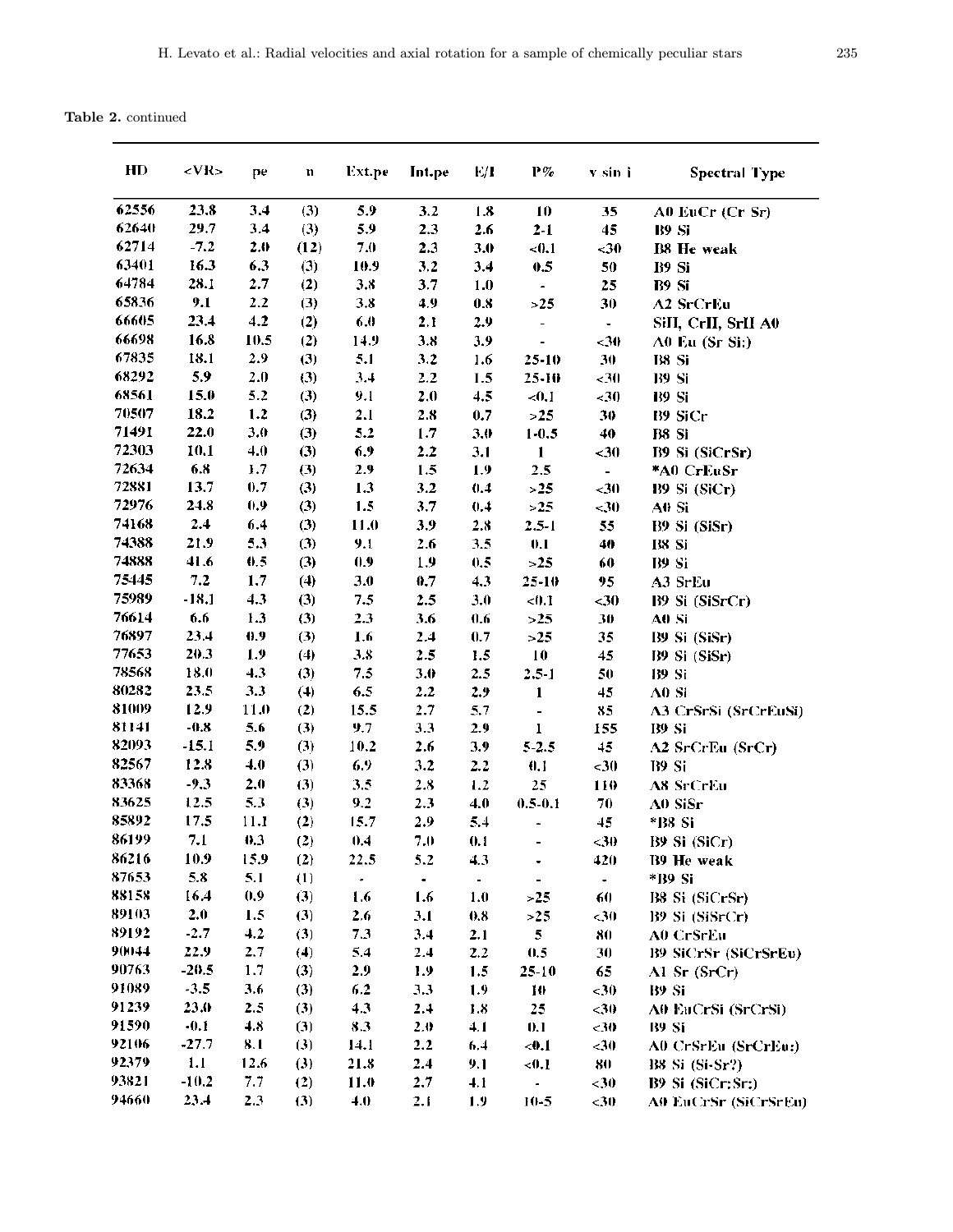Table 2. continued

| HD     | $<$ VR>          | pe         | n   | <b>Ext.pe</b>  | Int.pe         | E/I            | $\mathbf{P}$ %           | v sin i                      | <b>Spectral Type</b>    |
|--------|------------------|------------|-----|----------------|----------------|----------------|--------------------------|------------------------------|-------------------------|
| 95198  | 13.8             | 0.4        | (3) | 0.7            | 3.1            | 0.2            | >25                      | 45                           | B9 Si                   |
| 96451  | $-26.4$          | 3.1        | (4) | 6.2            | 3.1            | 2.0            | $5 - 2.5$                | 80                           | A0 Sr                   |
| 96910  | 1.8              | 2.7        | (1) | $\blacksquare$ | $\blacksquare$ | $\blacksquare$ | $\blacksquare$           | 40                           | *B9 SiCrEu              |
| 97986  | $-3.2$           | 2.9        | (3) | 5.0            | 2.3            | 2.2            | $10 - 5$                 | $30$                         | B8 Si (SiCr:)           |
| 98340  | 3.6              | 1.4        | (3) | 2.5            | 1.8            | 1.4            | 25                       | 110                          | B9 Si (CrSi)            |
| 98457  | 11.9             | 5.0        | (3) | 8.7            | 1.9            | 4.6            | < 0.1                    | $30$                         | A0 Si                   |
| 101410 | 1.9 <sub>1</sub> | 3.5        | (3) | 6.1            | 2.6            | 2.3            | 2.5                      | 85                           | *A0 EuCr                |
| 103962 | $-27.5$          | 2.6        | (5) | 5.7            | 2.5            | 2.3            | $\mathbf{1}$             | $\overline{\phantom{0}}$     | B9 Si (normal spectrum) |
| 104810 | $-20.5$          | 2.0        | (4) | 4.0            | 1.7            | 2.3            | 10                       | 120                          | <b>B8</b> Si            |
| 105770 | $-13.1$          | 10.7       | (2) | 15.2           | 3.5            | 4.3            | ¥.                       | $<$ 30                       | B9 Si                   |
| 105999 | $-0.1$           | 6.1        | (3) | 10.5           | 3.9            | 2.7            | $2.5 - 1$                | $\overline{\phantom{a}}$     | F1 SrCr                 |
| 112381 | 5.4              | 1.3        | (3) | 2.3            | 2.3            | 1.0            | >25                      | ۰                            | A0 SiCr (SiCrSr)        |
| 114365 | 2.9              | 4.1        | (4) | 8.2            | 2.0            | 4.1            | < 0.1                    | $30$                         | A0 Si                   |
| 116114 | 3.6              | 3.5        | (3) | 6.0            | 2.0            | 3.0            | 0.5                      | 65                           | F0 SrEuCr               |
| 116458 | $-5.3$           | 3.7        | (3) | 6.4            | 2.1            | 3.1            | < 0.1                    | $30$                         | A0 SiEuCr (CrSrEu?))    |
| 118242 | $-4.1$           | 7.1        | (2) | 10.1           | 2.6            | 3.9            | $\blacksquare$           | 93                           | B9 Si (normal spectrum) |
| 118473 | $-20.0$          | 0.9        | (3) | 2.7            | 3.1            | 0.9            | >25                      | 150                          | B9 Si (SiCr:)           |
| 118816 | -35.9            | 1.6        | (3) | 2.7            | 3.0            | 0.9            | >25                      | ${<}30$                      | <b>B9 Si (Si:)</b>      |
| 118913 | $-4.8$           | 1.7        | (3) | 3,4            | 3.6            | 0.9            | >25                      | 40                           | *A0 EuCrSr              |
| 119308 | $-4.6$           | 1.2        | (3) | 2.1            | 2.9            | 0.7            | >25                      | 40                           | B9 SrCrEu (SrCr)        |
| 122208 | 8.2              | 0.6        | (3) | 0.9            | 3.2            | 0.3            | >25                      | 105                          | *A2 SrCrEu              |
| 123112 | $-8.4$           | 9.8        | (4) | 19.6           | 4.1            | 4.8            | < 0.1                    | 205                          | A0 SiCr (A0V)           |
| 125630 | $-9.2$           | 5.8        | (3) | 10.1           | 3.8            | 2.7            | 1                        | 45                           | A2 SiCrSr (CrSrEu:)     |
| 127453 | 11.3             | 1.1        | (3) | 2.0            | 2.5            | 0,8            | >25                      | 30                           | *B8 Si                  |
| 127575 | 7.0              | 2.9        | (2) | 4.0            | 3.2            | 1.2            | $\overline{\phantom{a}}$ | $30$                         | *B9 Si                  |
| 128775 | 5.0              | 4.0        | (3) | 6.9            | 2.7            | 2.6            | 2.5                      | ${<}30$                      | B9 Si (SiCr:)           |
| 128974 | $-24.4$          | 3.2        | (4) | 6.3            | 2.6            | 2.4            | 1                        | 60                           | $A0$ Si $(Si)$          |
| 129750 | 4.5              | 2.9        | (3) | 5.0            | 4.4            | 1.1            | 25-10                    | $30$                         | *139 Si                 |
| 129899 | 2.5              | 0.4        | (2) | 0.6            | 2.0            | 0.3            | ٠                        | 40                           | *A0 Si                  |
| 130335 | $-15.2$          | 1.0        | (2) | 1.4            | 3.4            | 0.4            |                          | < 30                         | A <sub>2</sub> Si       |
| 132322 | $-13.3$          | 2.4        | (2) | 3.3            | 3.5            | 0.9            |                          | 85                           | A7 SrCrEu               |
| 133652 | 2.5              | 2.9        | (3) | 4.9            | 4.9            | 1.0            | >25                      | 40                           | B9 Si (SiCr:)           |
| 133792 | 6.5              | 1.2        | (4) | 2.3            | 2.6            | 0.9            | $>25$                    | $30$                         | A0 SrCr                 |
| 134214 | $-7.7$           | 4.9        | (3) | 8.5            | 3.5            | 2.4            | $2.5 - 1$                | $\qquad \qquad \blacksquare$ | *F2 SrCrEu              |
| 134874 | $-29.0$          | 5.8        | (3) | 10.1           | 3.3            | 3.1            | 0.5                      | $30$                         | <b>B9 Si (Si:)</b>      |
| 135415 | $-21.4$          | 4.2        | (2) | 6.0            | 4.2            | 1.4            | ٠                        | -30                          | B8 Si                   |
| 137193 | $-18.0$          | 2.2        | (2) | 3.1            | 2.8            | 1.1            | $\blacksquare$           | 30                           | *139 Si                 |
| 137607 | 5.6              | 4.3        | (3) | 7.4            | 3.2            | 2.3            | $2.5 - 1$                | 40                           | *A0 Si                  |
| 138497 | $-40.0$          | 4.8        | (3) | 8.4            | 2.8            | 3.0            | $0.5 - 1$                | 75                           | <b>B9 SrCrEu</b>        |
| 138758 | 2.2              | 0.5        | (3) | 0.8            | 3,4            | 0.2            | 25                       | 50                           | $B9$ Si $(A0V)$         |
| 138773 | $-4.7$           | 0.4        | (2) | 0.6            | 3.0            | 0.2            | $\blacksquare$           | 50                           | *A0 Si                  |
| 139525 | $-27.3$          | 0.03       | (2) | 0.1            | 2.3            | 0.04           | ٠                        | $30$                         | B8 Si                   |
| 143473 | 0.3              | 3.0        | (4) | 6.1            | 3.0            | 2.0            | 1                        | 30                           | B9 Si (SiCr)            |
| 144231 | $-9.2$           | 4.9        | (3) | 8.5            | 3,0            | 2.8            | 0.5                      | ${<}30$                      | B9 Si                   |
| 145102 | $-2.8$           |            | (3) | 6.1            | 4.3            | 1.4            | 25-10                    | 90                           | B9 Si                   |
| 147890 | $-28.5$          | 3.5<br>3.3 | (2) | 4.7            | 4.4            | 1.1            | -                        | 45                           | *A0 SiSr                |
| 148199 | $-28.1$          | 3.7        | (3) | 6,3            | 2.9            | 2.2            | 2.5                      | 40                           | B9 SiSr (SiCr:)         |
| 149764 | 13.0             | 5.8        | (2) | 8.2            | 4.5            | 1.8            | ÷.                       | 70                           | *A0 Si                  |
|        |                  |            |     | 5.4            | 2.7            | 2.0            | 10                       | 55                           | B9 Si                   |
| 150486 | $-36.4$          | 3.1        | (3) |                |                |                |                          |                              |                         |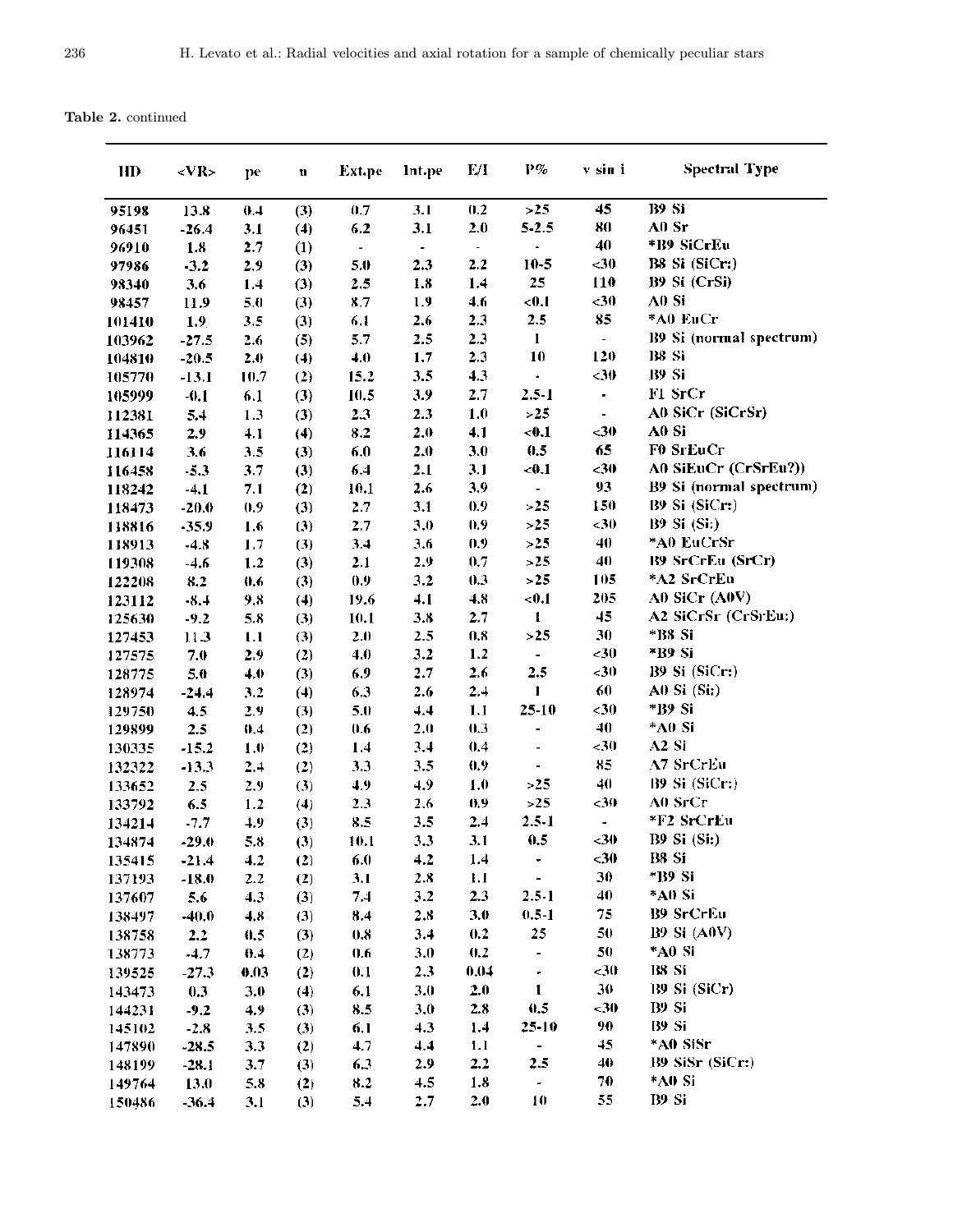Table 2. continued

| HD     | <vr></vr> | pe  | n   | Ext.pe                   | Int.pe                       | E/I                          | $P\%$                    | v sin i                  | <b>Spectral Type</b> |
|--------|-----------|-----|-----|--------------------------|------------------------------|------------------------------|--------------------------|--------------------------|----------------------|
| 150500 | $-2.5$    | 3.7 | (3) | 6.4                      | 2.4                          | 2.7                          | $\mathbf{I}$             | 75                       | B9 Si                |
| 150549 | $-2.6$    | 3.6 | (3) | 6.2                      | 4.1                          | 1.5                          | 25                       | 75                       | A0 Si                |
| 151363 | $-10.9$   | 1.0 | (3) | 1.7                      | 4.4                          | 0.4                          | >25                      | 105                      | *B9 Si               |
| 151965 | $-2.9$    | 0.1 | (2) | 0.1                      | 2.9                          | 0.03                         | $\overline{\phantom{0}}$ | 105                      | B9 Si (SiSr:)        |
| 152273 | $-3.1$    | 9.2 | (3) | 16.0                     | 3.3                          | 4.8                          | < 0.1                    | 160                      | A0 Si (A0 V)         |
| 152564 | $-6.0$    | 4.5 | (3) | 7.7                      | 4.3                          | 1.8                          | 10                       | 75                       | A0 Si                |
| 153201 | 0.2       | 1.6 | (3) | 2.7                      | 2.1                          | 1.3                          | 25                       | 45                       | B9 Si (SiCr:)        |
| 155778 | $-21.9$   | 1.7 | (3) | 2.9                      | 2.2                          | 1.3                          | >25                      | 65                       | *B8 Si               |
| 156853 | $-24.0$   | 1.7 | (3) | 5.9                      | 4.3                          | 1.4                          | 25                       | 40                       | B8 Si                |
| 156869 | $-29.3$   | 2.5 | (4) | 4.9                      | 2.7                          | 1.8                          | 10                       | 50                       | *A0 SrCrEu           |
| 157678 | 20.6      | 3.2 | (2) | 4.5                      | 6.4                          | 0.7                          | -                        | 130                      | *B9 Si               |
| 157751 | $-15.7$   | 0.6 | (1) | -                        | $\blacksquare$               | ۰                            |                          | 30                       | *B9 SiCr             |
| 158128 | 4.6       | 1.9 | (1) | $\overline{\phantom{0}}$ | $\blacksquare$               | $\overline{\phantom{0}}$     |                          | 35                       | *B9 Si               |
| 158175 | $-12.2$   | 6.0 | (2) | 8.5                      | 2.8                          | 3.0                          |                          | -30                      | B8 Si (SiCrSr:)      |
| 158819 | $-17.0$   | 3.2 | (1) | $\overline{\phantom{0}}$ | $\qquad \qquad \blacksquare$ |                              |                          | $\overline{\phantom{0}}$ | B9 Si (B9/A0 normal) |
| 159286 | 25.0      | 3.3 | (1) | $\qquad \qquad \bullet$  | ۰                            | $\qquad \qquad \blacksquare$ |                          | 100                      | *B9 SiCr             |
| 159846 | $-7.2$    | 0,4 | (2) | 0.6                      | 2.6                          | 0.2                          |                          | $30$                     | B9 Si (SiCr)         |
| 160468 | 40.4      | 3.0 | (1) | ÷,                       | $\blacksquare$               | $\qquad \qquad \blacksquare$ |                          | 100                      | *F2 SrCr             |
| 161277 | $-23.8$   | 4.1 | (2) | 5.8                      | 1.7                          | 3.4                          |                          | <30                      | B9 Si (SiSr)         |
| 166427 | $-25.5$   | 0.7 | (3) | 1.3                      | 2.9                          | 0.4                          | >25                      | 35                       | <b>B9 SiCr</b>       |
| 166953 | 1.1       | 2.4 | (4) | 4.9                      | 3.1                          | 1.6                          | $25 - 10$                | 30                       | A0 Si                |
| 169594 | $-1.3$    | 2.7 | (3) | 4.7                      | 5.2                          | 0.9                          | >25                      | 60                       | A2 Si (CrSrSi)       |
| 172690 | $-2.3$    | 3.6 | (3) | 6.3                      | 2.8                          | 2.2                          | 25                       | $30$                     | *A0 SiCrSr           |
| 174779 | 3.3       | 2.0 | (4) | 4.0                      | 2.7                          | 1.5                          | $25$                     | 45                       | A0 Si (SiCrSr)       |
| 176196 | 3.0       | 6.5 | (3) | 11.3                     | 2.8                          | 4.0                          | < 0.1                    | $<$ 30                   | *B9 EuCr             |
| 181018 | 1.6       | 3.6 | (4) | 7.3                      | 2.6                          | 2.8                          | 1                        | $30$                     | B9 Si (CrSr:EuSi)    |
| 185183 | $-16.1$   | 5.1 | (4) | 10.1                     | 2.1                          | 4.8                          | < 0.1                    | 50                       | B9 Si                |
| 186117 | $-18.8$   | 8.2 | (3) | 14.3                     | 2.7                          | 5.3                          | < 0.1                    | <30                      | *A0 SrCrEu           |
| 187473 | $-1.3$    | 7.0 | (3) | 12.1                     | 2.1                          | 5.8                          | < 0.1                    | <30                      | <b>B9 SrEuSi</b>     |
| 191507 | $-7.3$    | 8.2 | (3) | 14.2                     | 4.9                          | 2.9                          | $0.5 - 0.1$              | 125                      | <b>B9 Si</b>         |
| 191796 | $-6.9$    | 2.4 | (3) | 4.2                      | 5.3                          | 0.8                          | >25                      | 75                       | A0 EuCr (CrEuSr)     |
| 192674 | 2.4       | 2.0 | (3) | 3.4                      | 4.8                          | 0.7                          | >25                      | 55                       | <b>B9 CrEoSr</b>     |
| 197417 | $-10.8$   | 1.8 | (4) | 3.6                      | 3.0                          | 1.2                          | $25 - 10$                | 65                       | *A0 CrEu             |
| 199728 | $-11.2$   | 4.9 | (6) | 12.0                     | 2.8                          | 4.3                          | < 0.1                    | ${<}30$                  | B9 Si                |
| 206653 | $-0.5$    | 6.0 | (3) | 10.3                     | 3.6                          | 2.9                          | 1                        | ${<}30$                  | B9 Si                |
| 207188 | -13.9     | 2.2 | (4) | 4.5                      | 3.4                          | 1.3                          | 25                       | 30                       | A0 Si                |
| 208217 | 3.1       | 1.3 | (4) | 2.6                      | 3.7                          | 0.7                          | >25                      | 55                       | *A0 SrCrEu           |
| 212385 | 0.2       | 3.6 | (5) | 8.1                      | 3.2                          | 2.5                          | 0.1                      | $30$                     | A3 SrCrEu            |
| 212432 | 20.3      | 3.1 | (4) | 6.2                      | 3.1                          | 2.0                          | $5 - 2.5$                | $30$                     | B9 Si                |
| 215966 | 25.7      | 3.7 | (4) | 7.3                      | 3.2                          | 2.3                          | $2.5 - 1$                | 60                       | B9 EuCr (Sr)         |
| 217522 | 34.0      | 2.2 | (2) | 3.1                      | 2.2                          | 1.4                          | $\overline{\phantom{0}}$ | 45                       | A5V CrEuSr (SrSi:)   |
| 223967 | 8.5       | 3.7 | (4) | 7.4                      | 3.0                          | 2.5                          | $2.5 - 1$                | 90                       | B9 Si (B9 V)         |